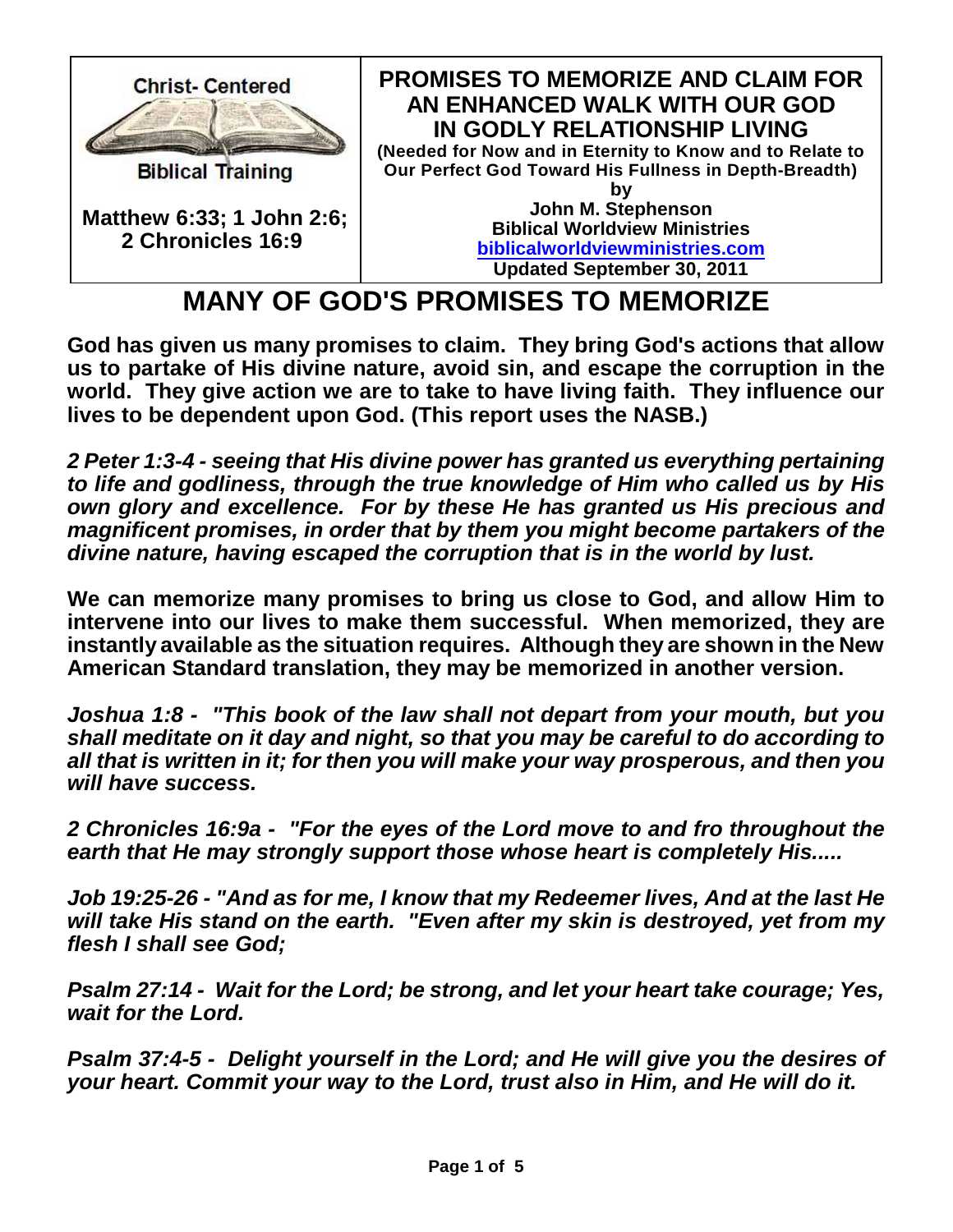*Psalm 37:23-24 - The steps of a man are established by the Lord; and He delights in his way. When he falls, he shall not be hurled headlong; because the Lord is the One who holds his hand.*

*Psalm 55:22 - Cast your burden upon the Lord, and He will sustain you; He will never allow the righteous to be shaken.*

*Psalm 56:3 - When I am afraid, I will put my trust in Thee.* 

*Psalm 84:11 - For the Lord God is a sun and shield; The Lord gives grace and glory; no good thing does He withhold from those who walk uprightly.*

*Psalm 118:8 - It is better to take refuge in the Lord Than to trust in man.* 

*Psalm 119:105 - Thy word is a lamp to my feet, and a light to my path.* 

*Proverbs 3:5-6 - Trust in the Lord with all your heart, and do not lean on your own understanding. In all your ways acknowledge Him, and He will make your paths straight.* 

*Proverbs 8:17 - "I love those who love me; and those who diligently seek me will find me.*

*Proverbs 16:7 - When a man's ways are pleasing to the Lord, He makes even his enemies to be at peace with him.*

*Isaiah 26:3 - "The steadfast of mind Thou wilt keep in perfect peace, because he trusts in Thee."* 

*Isaiah 40:31 - Yet those who wait for the Lord Will gain new strength; they will mount up with wings like eagles, they will run and not get tired, they will walk and not become weary.*

*Isaiah 41:10 - 'Do not fear, for I am with you; do not anxiously look about you, for I am your God. I will strengthen you, surely I will help you, surely I will uphold you with My righteous right hand.'*

*Jeremiah 33:3 - 'Call to Me, and I will answer you, and I will tell you great and mighty things, which you do not know.'*

*Matthew 4:19 - .... "Follow Me, and I will make you fishers of men."* 

*Matthew 6:33 - "But seek first His kingdom and His righteousness; and all these things shall be added to you."*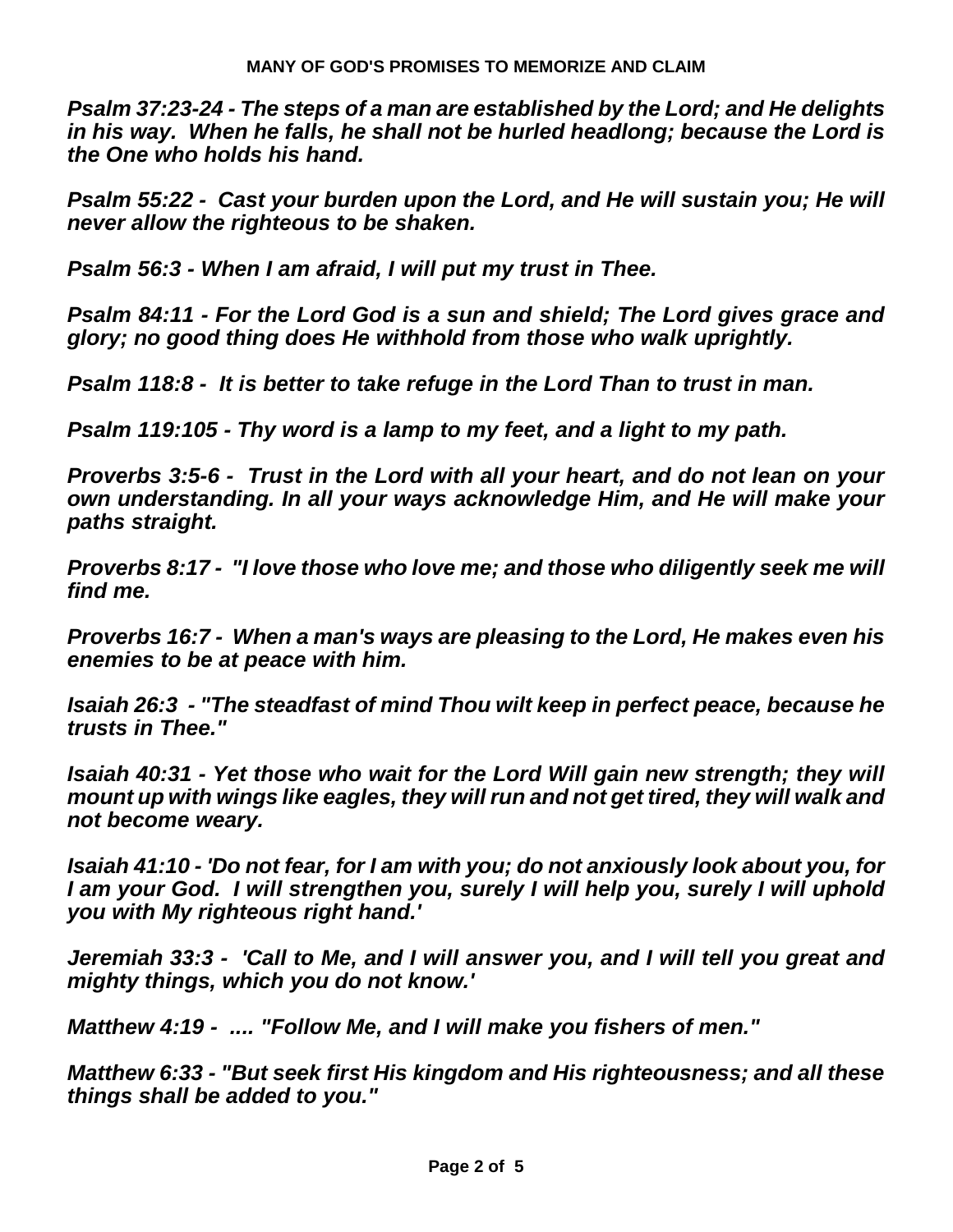*Matthew 7:7-8 "Ask, and it shall be given to you; seek and you shall find; knock, and it shall be opened to you. For every one who asks receives, and he who seeks finds; and to him who knocks it shall be opened.*

*Matthew 11:28-30 - "Come to Me, all who are weary and heavy-laden, and I will give you rest. "Take My yoke upon you, and learn from Me, for I am gentle and humble in heart; and you shall find rest for your souls. "For My yoke is easy, and My load is light."* 

*Matthew 21:22 - "And all things you ask in prayer, believing, you shall receive."* 

*John 14:1-3 - "Let not your heart be troubled; believe in God, believe also in Me. "In My Father's house are many dwelling places; if it were not so, I would have told you; for I go to prepare a place for you. "And if I go and prepare a place for you, I will come again, and receive you to Myself; that where I am, there you may be also.* 

*John 15:7 - "If you abide in Me, and My words abide in you, ask whatever you wish, and it shall be done for you.* 

*Romans 8:18 - For I consider that the sufferings of this present time are not worthy to be compared with the glory that is to be revealed to us.* 

*Romans 8:28 - And we know that God causes all things to work together for good to those who love God, to those who are called according to His purpose.*

*1 Corinthians 10:13 - No temptation has overtaken you but such as is common to man; and God is faithful, who will not allow you to be tempted beyond what you are able, but with the temptation will provide the way of escape also, that you may be able to endure it.*

*2 Corinthians 12:9 - .... "My grace is sufficient for you, for power is perfected in weakness." Most gladly, therefore, I will rather boast about my weaknesses, that the power of Christ may dwell in me.* 

*Galatians 6:9 - And let us not lose heart in doing good, for in due time we shall reap if we do not grow weary.*

*Ephesians 3:20 - Now to Him who is able to do exceeding abundantly beyond all that we ask or think, according to the power that works within us,*

*Philippians 1:6 - For I am confident of this very thing, that He who began a good work in you will perfect it until the day of Christ Jesus.*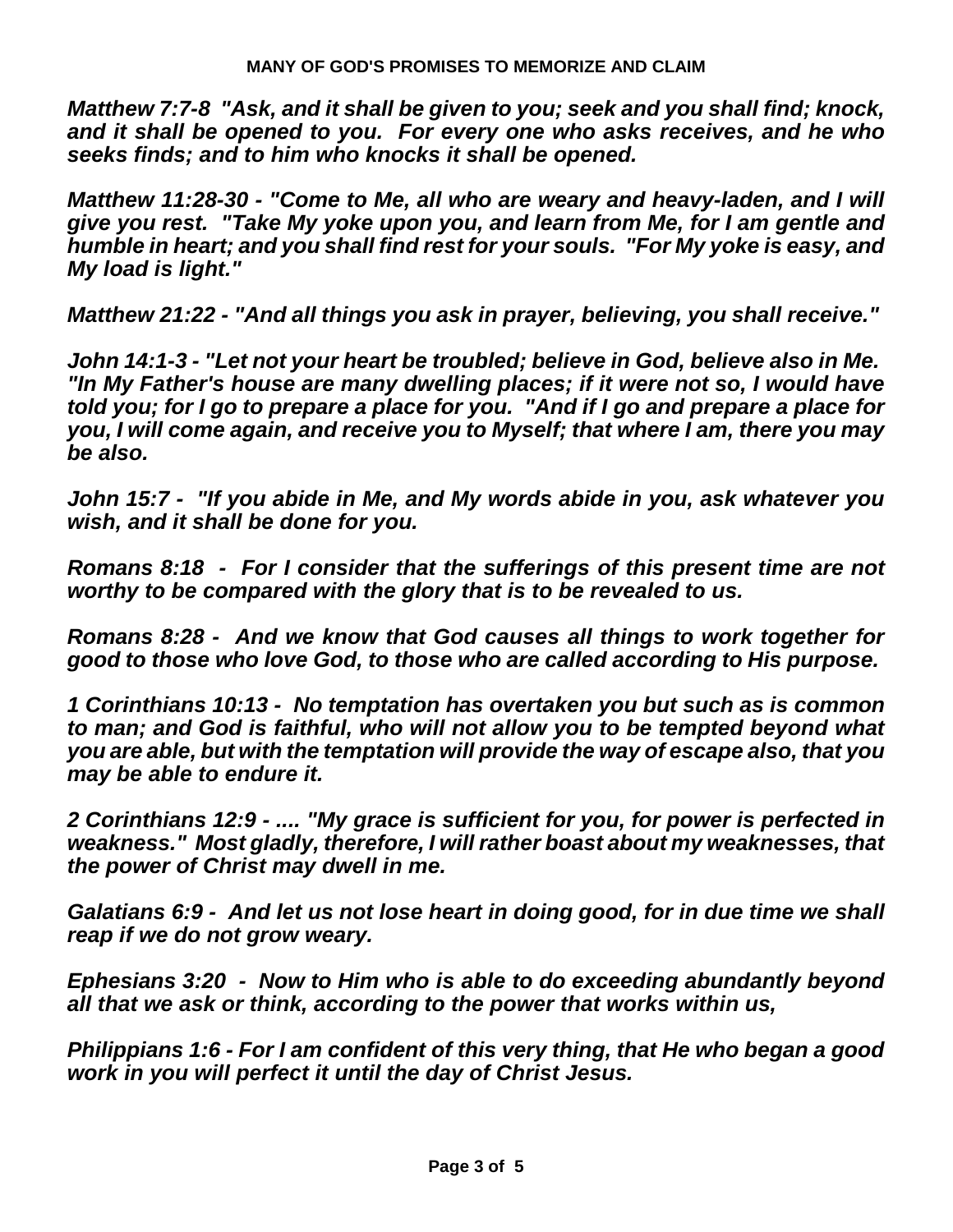*Philippians 4:6-7 - Be anxious for nothing, but in everything by prayer and supplication with thanksgiving let your requests be made known to God. And the peace of God, which surpasses all comprehension, shall guard your hearts and your minds in Christ Jesus.*

*Philippians 4:19 - And my God shall supply all your needs according to His riches in glory in Christ Jesus.*

*I Thessalonians 5:18 - in everything give thanks; for this is God's will for you in Christ Jesus.*

*James 1:5 - But if any of you lacks wisdom, let him ask of God, who gives to all men generously and without reproach, and it will be given to him.*

*James 4:8 - Draw near to God and He will draw near to you. Cleanse your hands, you sinners; and purify your hearts, you double-minded.*

*1 Peter 3:12 - "For the eyes of the Lord are upon the righteous, and His ears attend to their prayer, but the face of the Lord is against those who do evil."* 

*1 Peter 5:7 - casting all your anxiety upon Him, because He cares for you.* 

*2 Peter 1:4 - For by these He has granted to us His precious and magnificent promises, in order that by them you might become partakers of the divine nature, having escaped the corruption that is in the world by lust.* 

*1 John 1:9 - If we confess our sins, He is faithful and righteous to forgive us our sins and to cleanse us from all unrighteousness.*